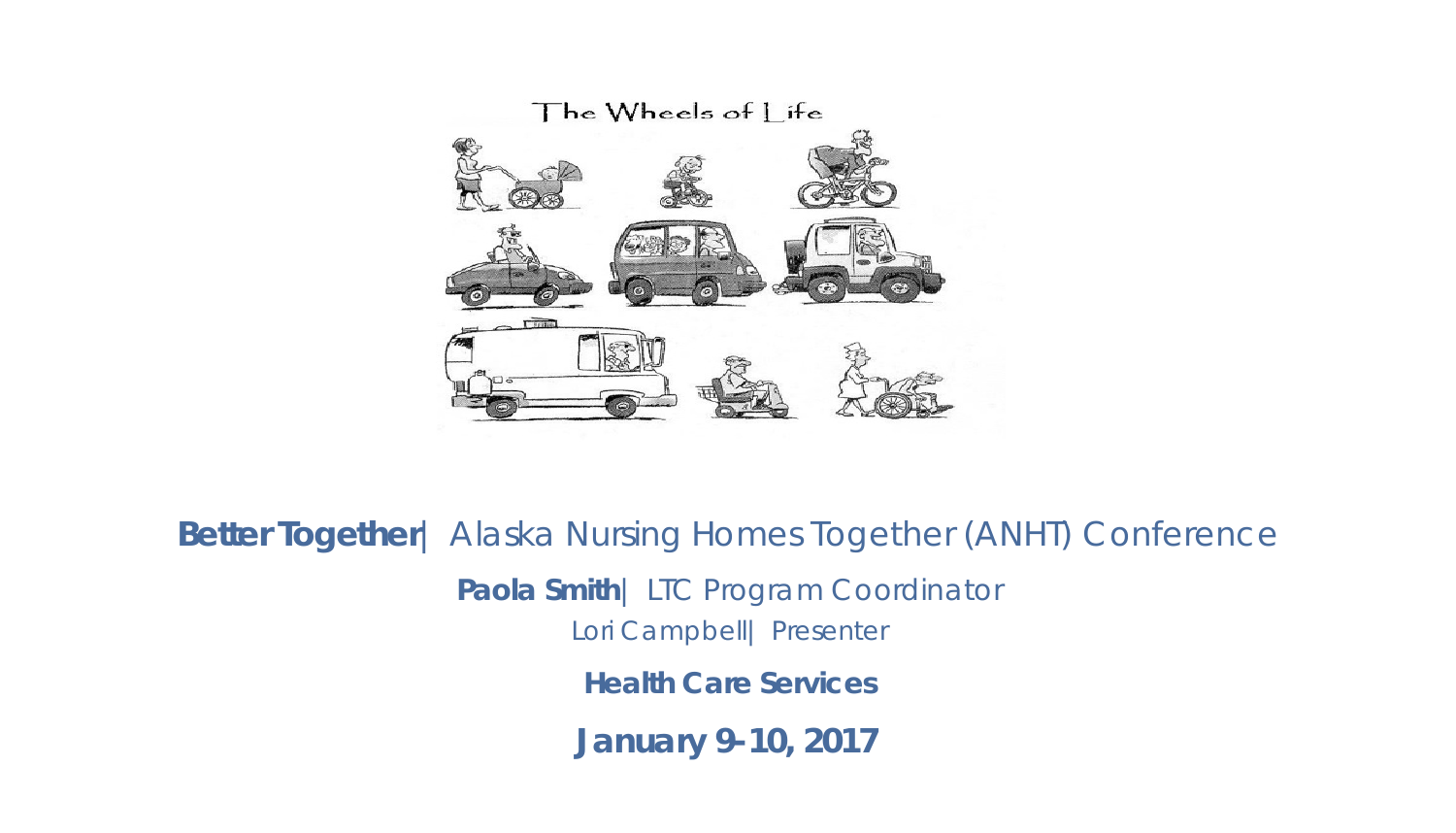### Your Long Term Care Partners

#### Alaska Department of Health and Social Services

- Division of Health Care Services (DHCS) regulatory and operational oversight of Medicaid programs
	- Conduent State Healthcare (Alaska Medicaid's fiscal agent contractor, formerly Xerox) performs all claims processing functions
- Division of Senior and Disabilities Services (DSDS) determines medical necessity and level of care
- $\triangleright$  Division of Public Assistance (DPA) determines eligibility for Medicaid and other assistance programs
- $\triangleright$  Office of Rate Review (ORR) establishes Medicaid payment rates



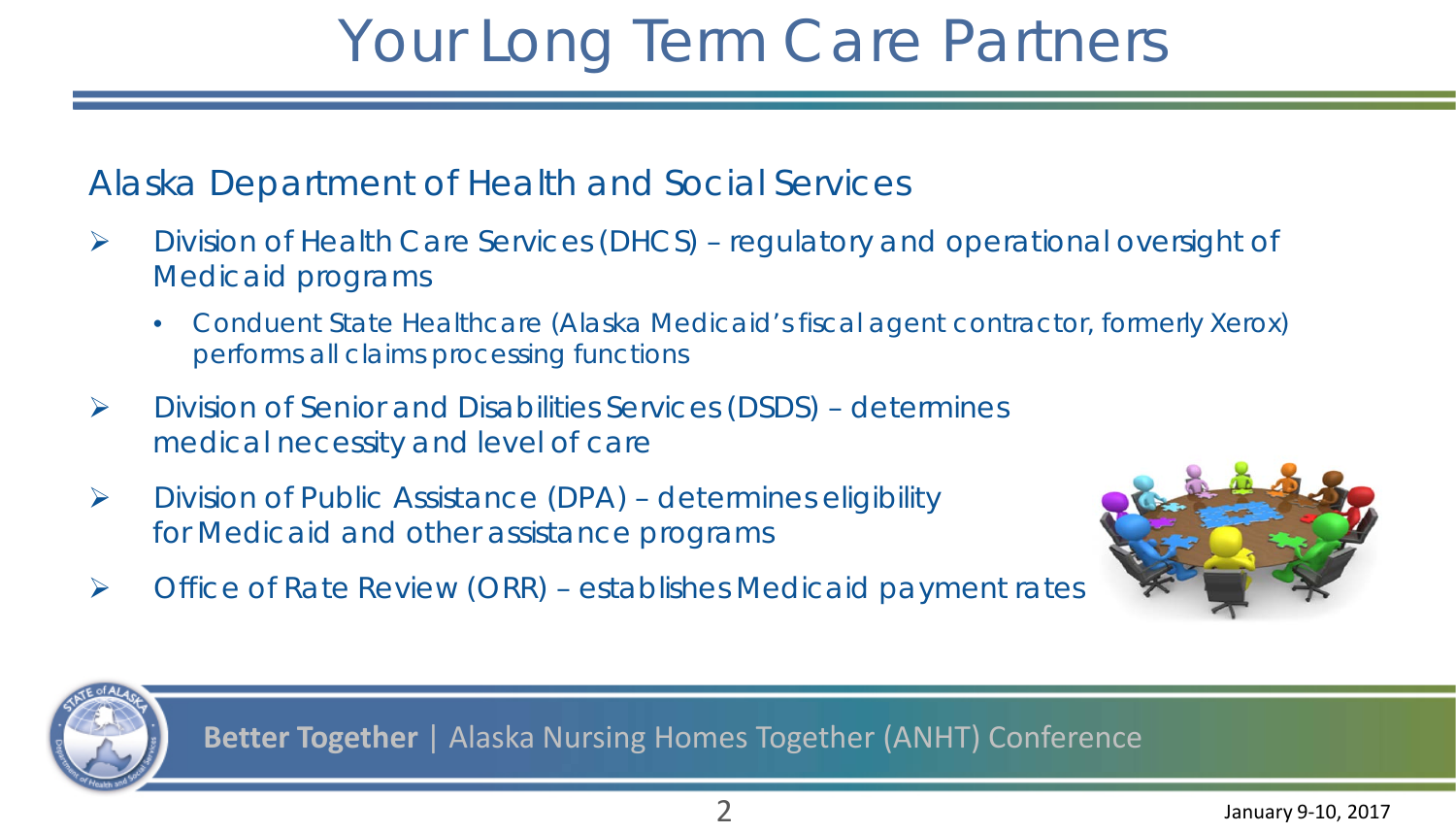### Division of Health Care Services Role

- $\triangleright$  DHCS in conjunction with DSDS is responsible for oversight of the Medicaid Long Term Care(LTC) program
- $\triangleright$  DHCS is responsible for:
	- developing regulations and policy in accordance with federal regulations and state statute
	- providing Medicaid billing assistance and resolving billing issues
	- serving as liaison between LTC providers and the fiscal agent

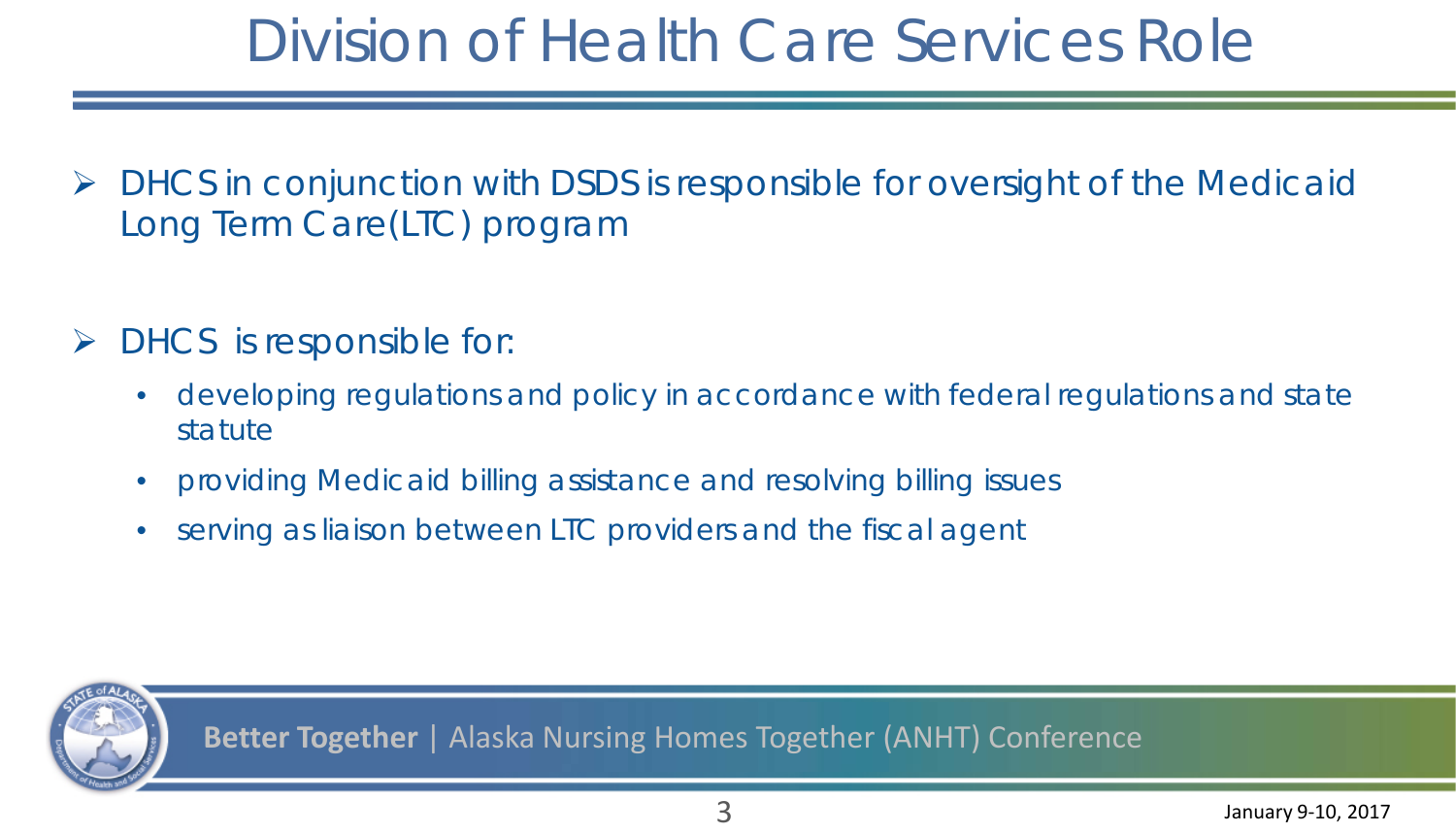### Challenges for Medicaid LTC

- Coordinating with residents and family to apply for Medicaid
- DPA eligibility determination back logs
- Coordination of Benefits
- Cost of Care (Patient Liability)
	- Determination and maintenance
	- Claims processing
- Documentation to meet medical necessity



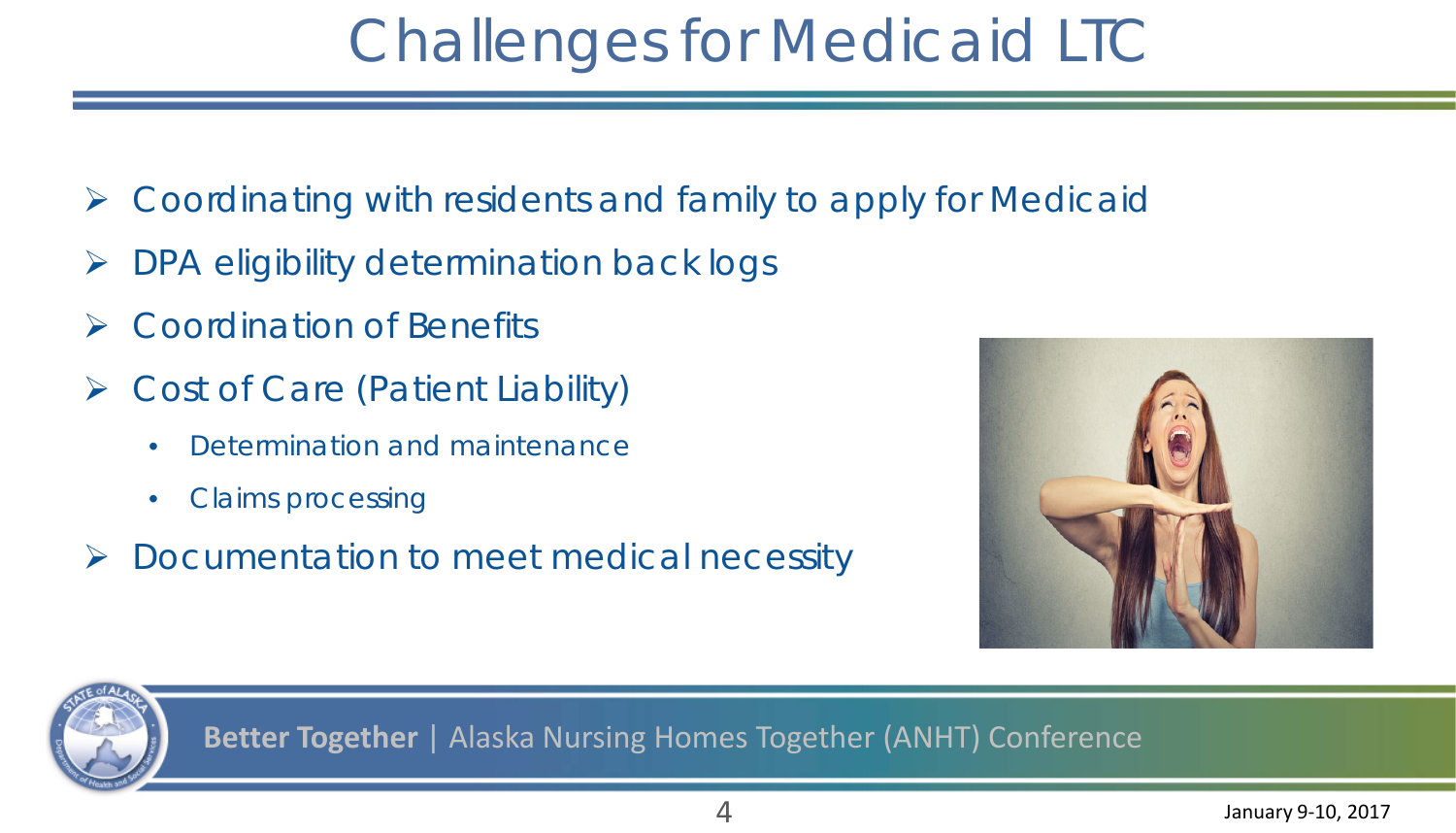## Overcoming LTC Hurdles

#### **► Coordination of benefits**

- Medicare crossover claims and claims with other third party liability are now processing correctly
- Cost of Care (Patient Liability)
	- Cost of Care is now transferring timely and correctly from DPA's Eligibility Information System (EIS) to MMIS
	- DHCS is working closely with Conduent (formerly Xerox) to resolve remaining MMIS Cost of Care issues
- $\triangleright$  Ancillary Charges
	- MMIS is now correctly processing room & board and ancillary charges

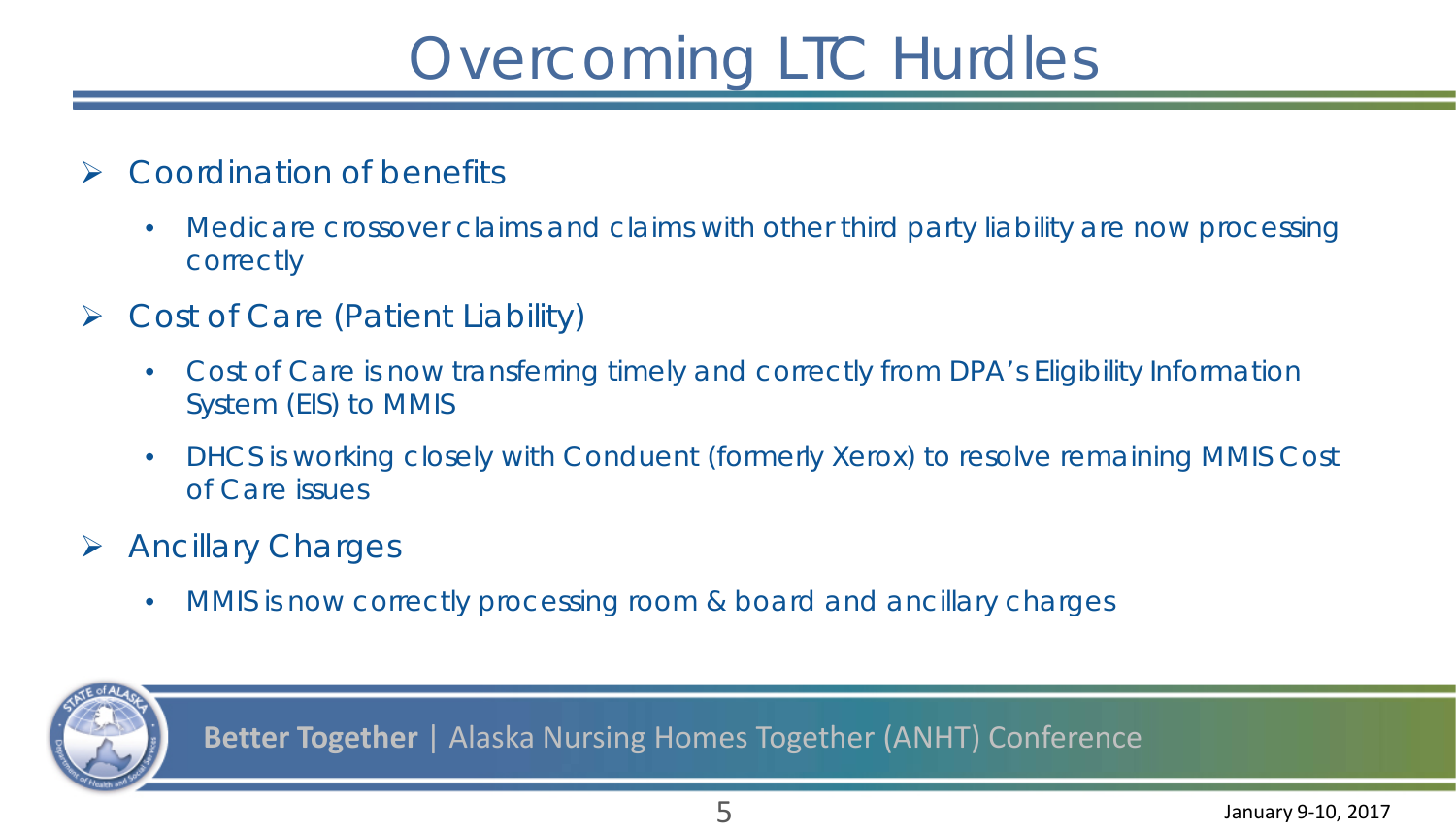## Guide to Cost of Care for Medicaid LTC

- $\triangleright$  Medicaid recipients may be responsible for a portion of their LTC costs in the form of Cost of Care, which is paid directly to the LTC provider
- $\triangleright$  Medicaid residents are exempt from Cost of Care under the following circumstances:
	- Month of admission to LTC from hospital or home
	- Month of discharge from LTC to home
	- Month of death
- $\triangleright$  Full Cost of Care is the responsibility of the recipient for
	- Each full month of approved Medicaid LTC stay
	- All bed hold days and patient convenience days
- $\triangleright$  Cost of Care is prorated when a recipient
	- is transferred to/from another LTC or an assisted living home
	- has a change in payer source (e.g., Medicare to Medicaid, TPL to Medicaid)

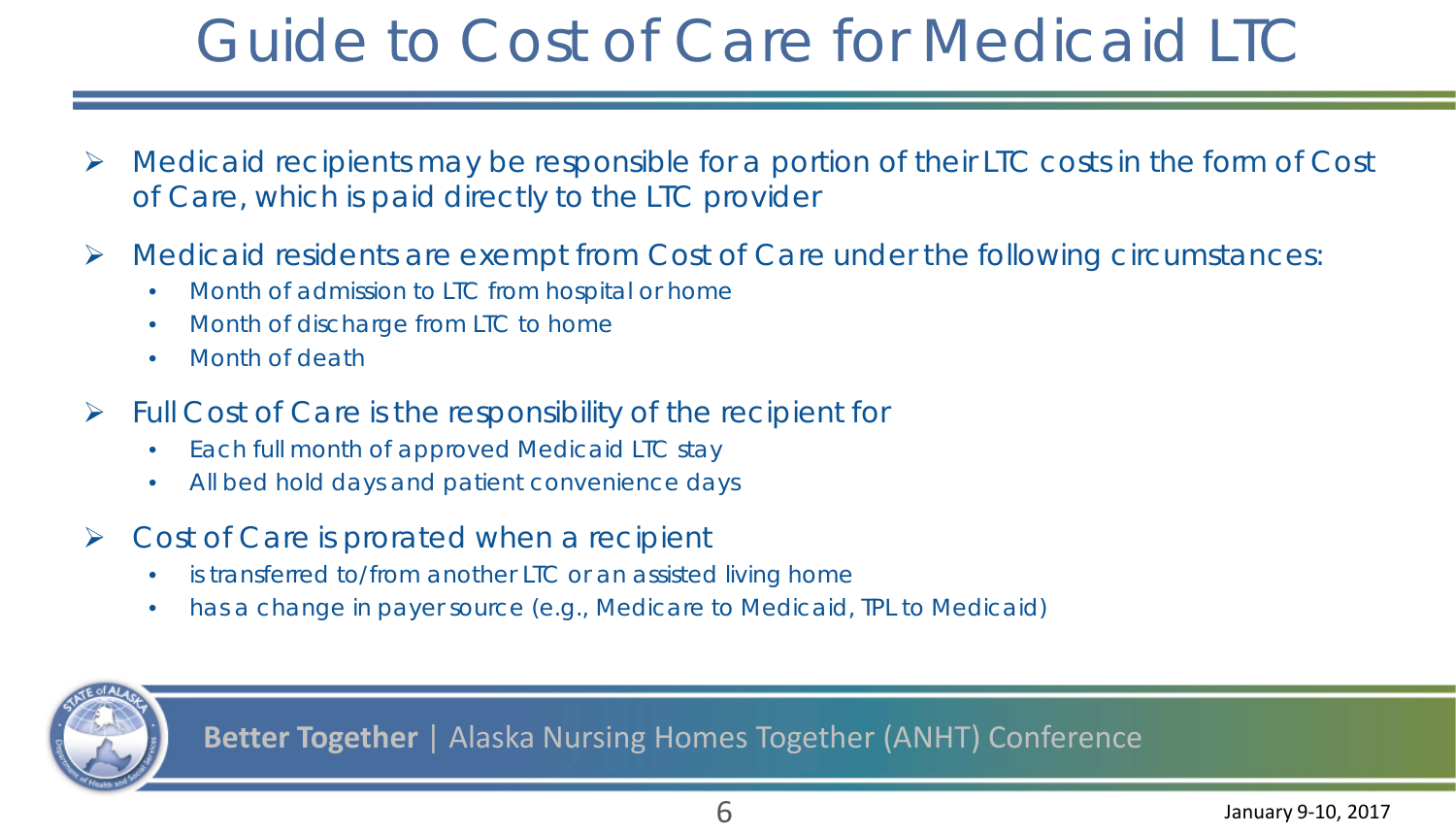## Common Denial Edits

- Member ineligible for LTC on date of service
- Dates of Service not covered on member LTC authorization
- Revenue code on line does not match approved level of care
- Provider not authorized by Long Term Care span
- Member notice of exclusion of Medicare benefits
- Patient status/Bill frequency conflict
- Missing or invalid covered/non-covered days
- Duplicate claim
- **Timely Filing**



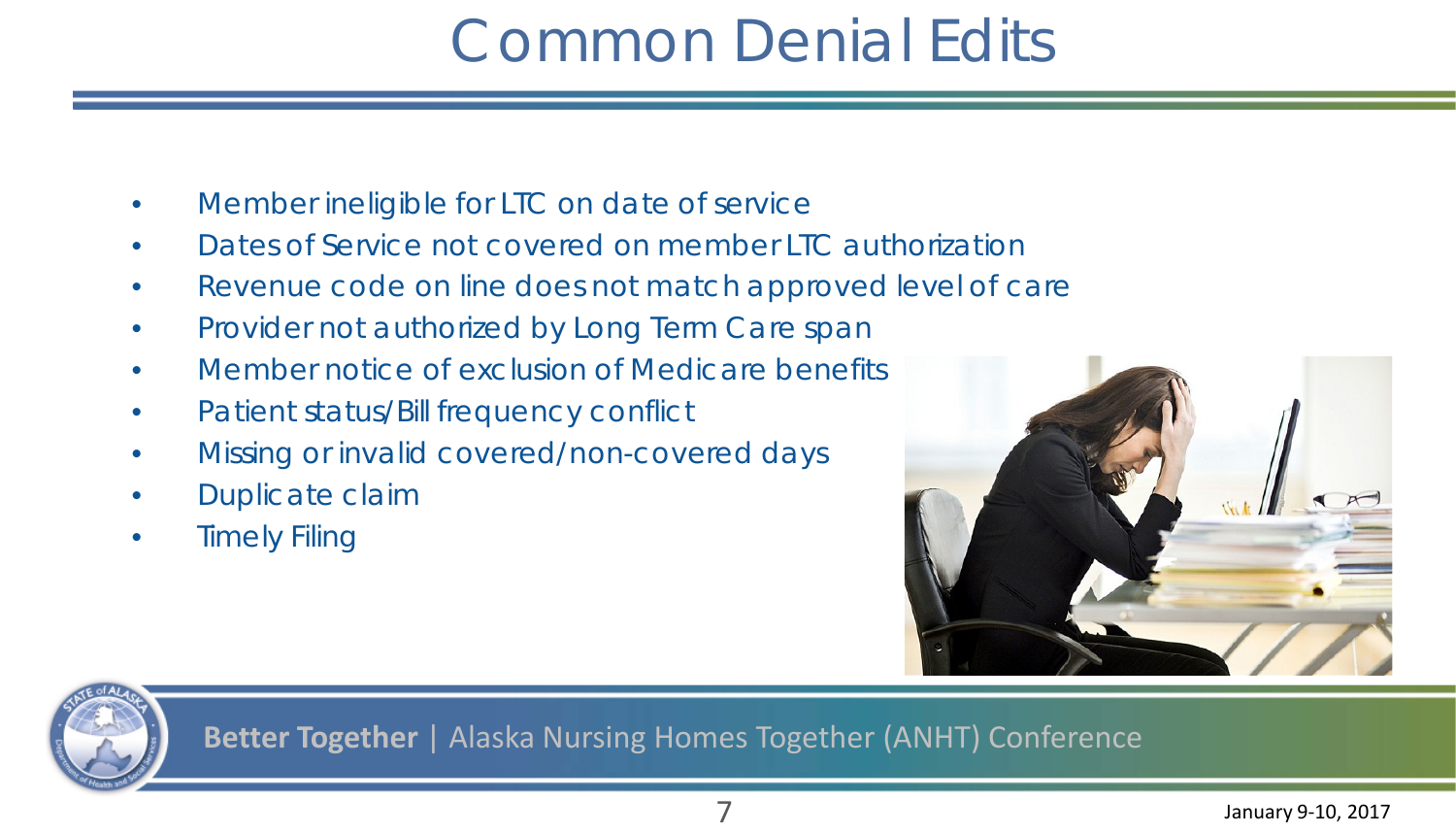### Edit 2105 – Member ineligible for LTC on date of service

- All LTC Medicaid recipients require an approved authorization to be admitted to a LTC facility
- Confirm that a LTC authorization was approved by DSDS
- Verify correct LTC span is reflected in MMIS prior to billing
	- If LTC authorization has been approved but not entered into MMIS, contact the DHCS LTC Program Coordinator for assistance

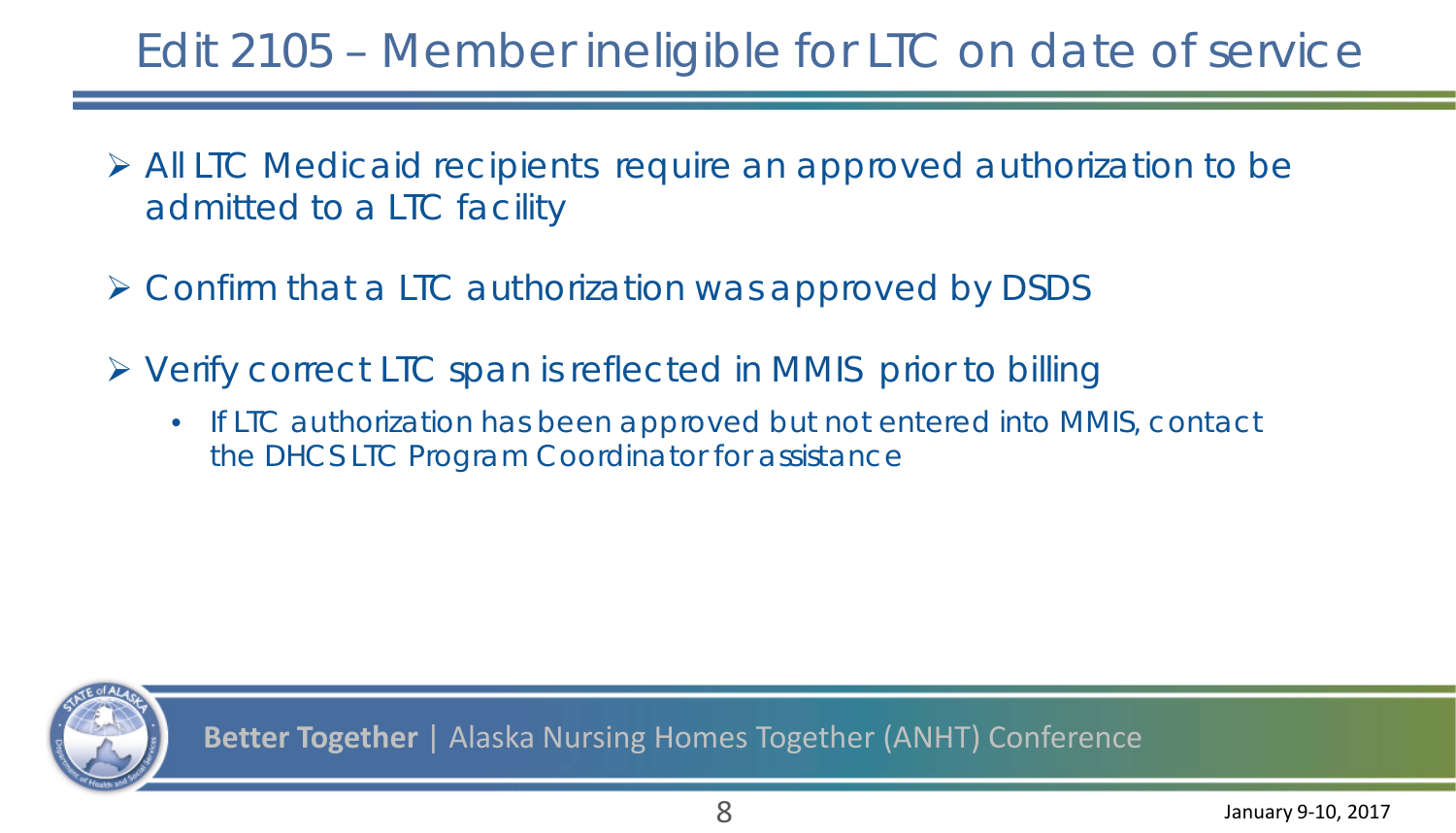### Edit 2100 – Date not covered on member's LTC

- ▶ Review LTC Authorization for approved date span
	- Confirm dates of service **billed** are within the **approved dates of service authorized**
	- Contact DHCS LTC Program Coordinator if MMIS is not consistent with approved LTC authorization



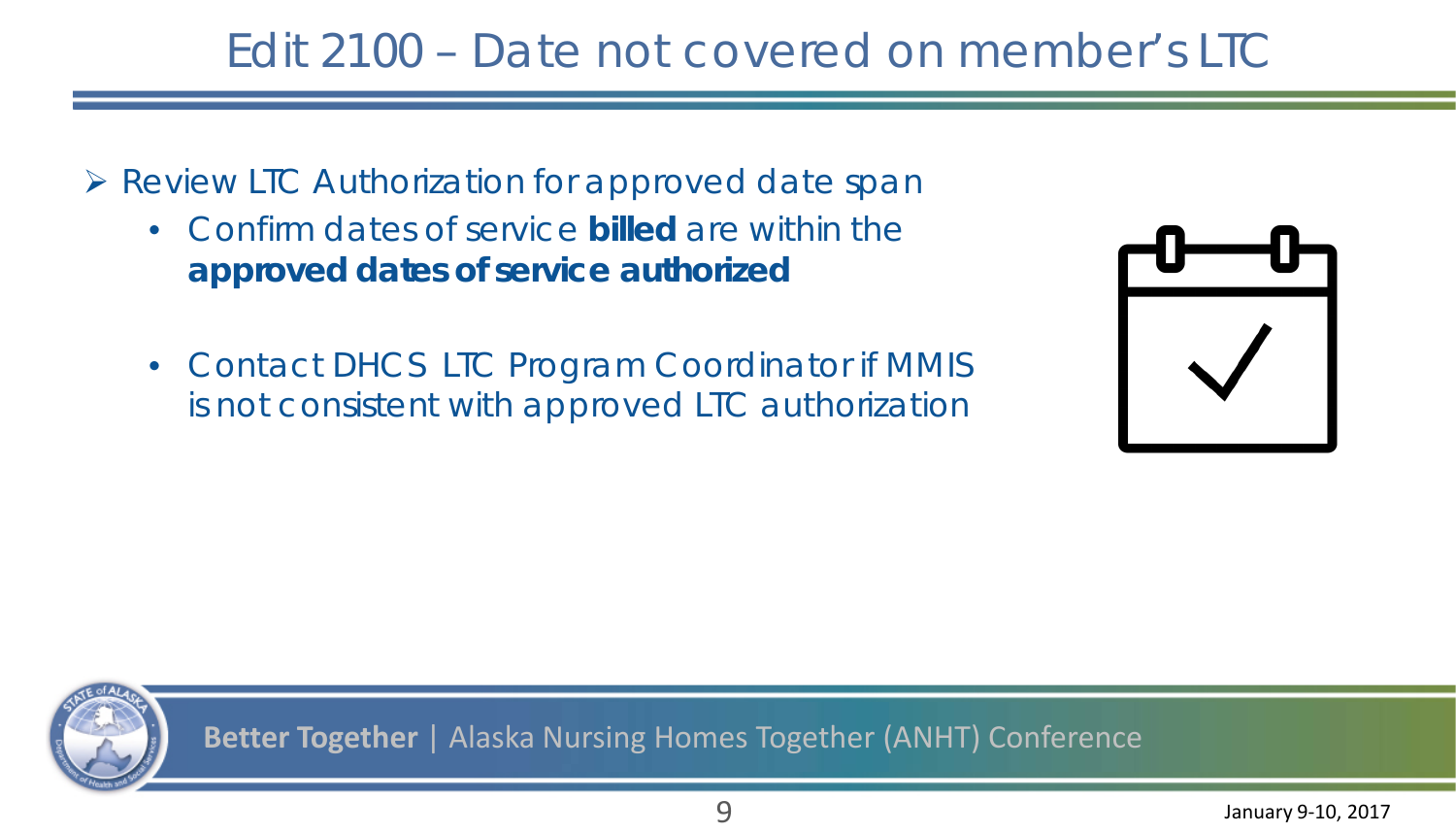#### Edit 2310 - Revenue code on line does not match member LTC

- Confirm approved level of care on LTC Authorization prior to billing claim
	- Contact DHCS Program Coordinator for assistance if there is a discrepancy between the LOC in MMIS and the LOC on the approved LTC Authorization
- ▶ On Remittance Advice: If an incorrect revenue code for room and board is billed along with ancillaries, the processed claim will indicate a paid status but the claim will be paid at \$0.00
	- Complete a void request
	- Void must be processed prior to rebilling corrected claim with the approved level of care (otherwise, the claim will deny as a duplicate)

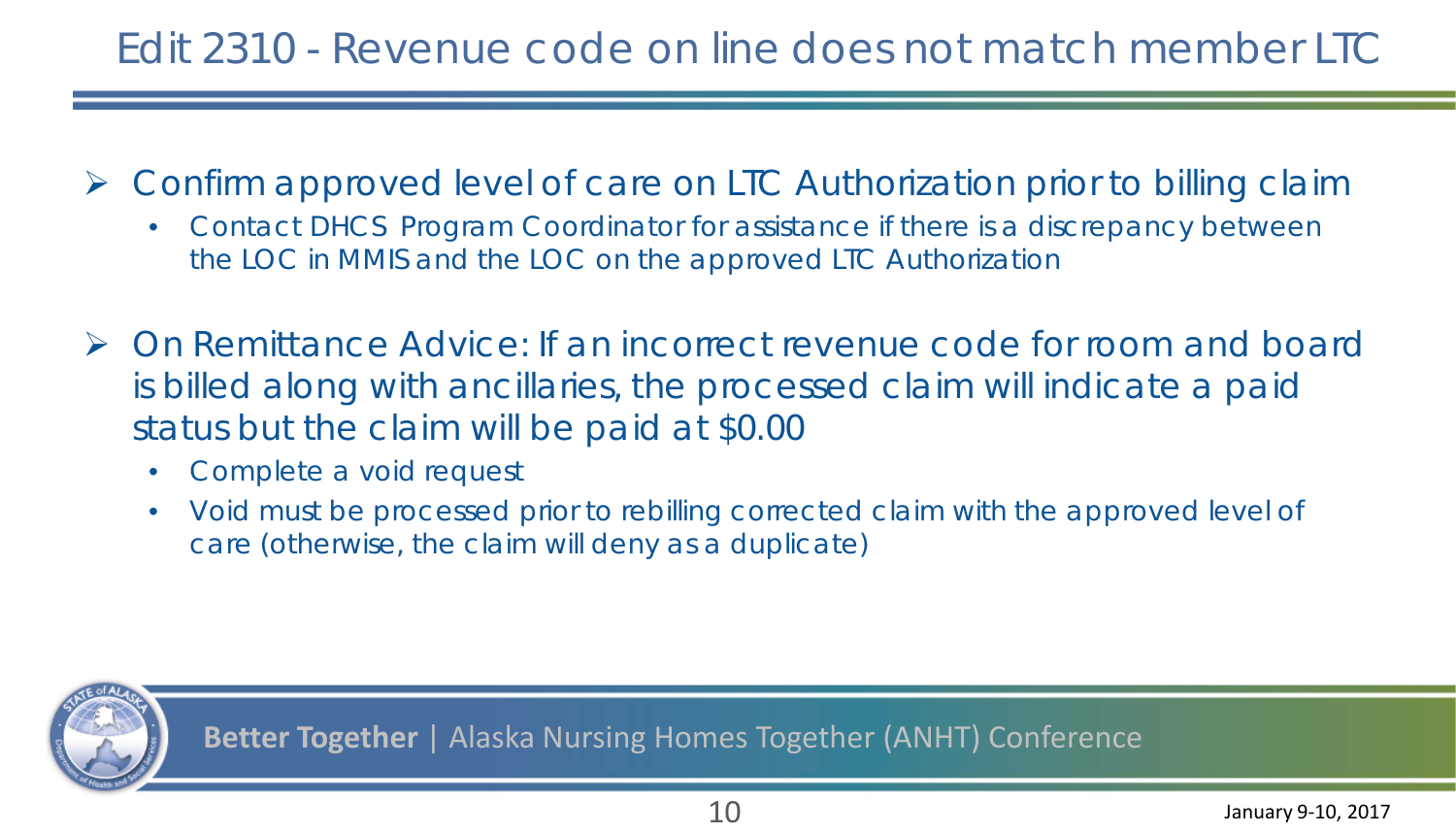### Edit 2109 - Provider not authorized by nursing home span

- This denial edit is most common when a LTC facility is associated with hospital
- $\triangleright$  Review the approved LTC Authorization
	- Ensure that the authorization was submitted with the correct **LTC facility's Medicaid ID number** (*a common mistake is to submit with the hospital's Medicaid ID number*)
- ▶ Contact DHCS LTC Program Coordinator if a discrepancy is found between approved LTC Authorization and MMIS



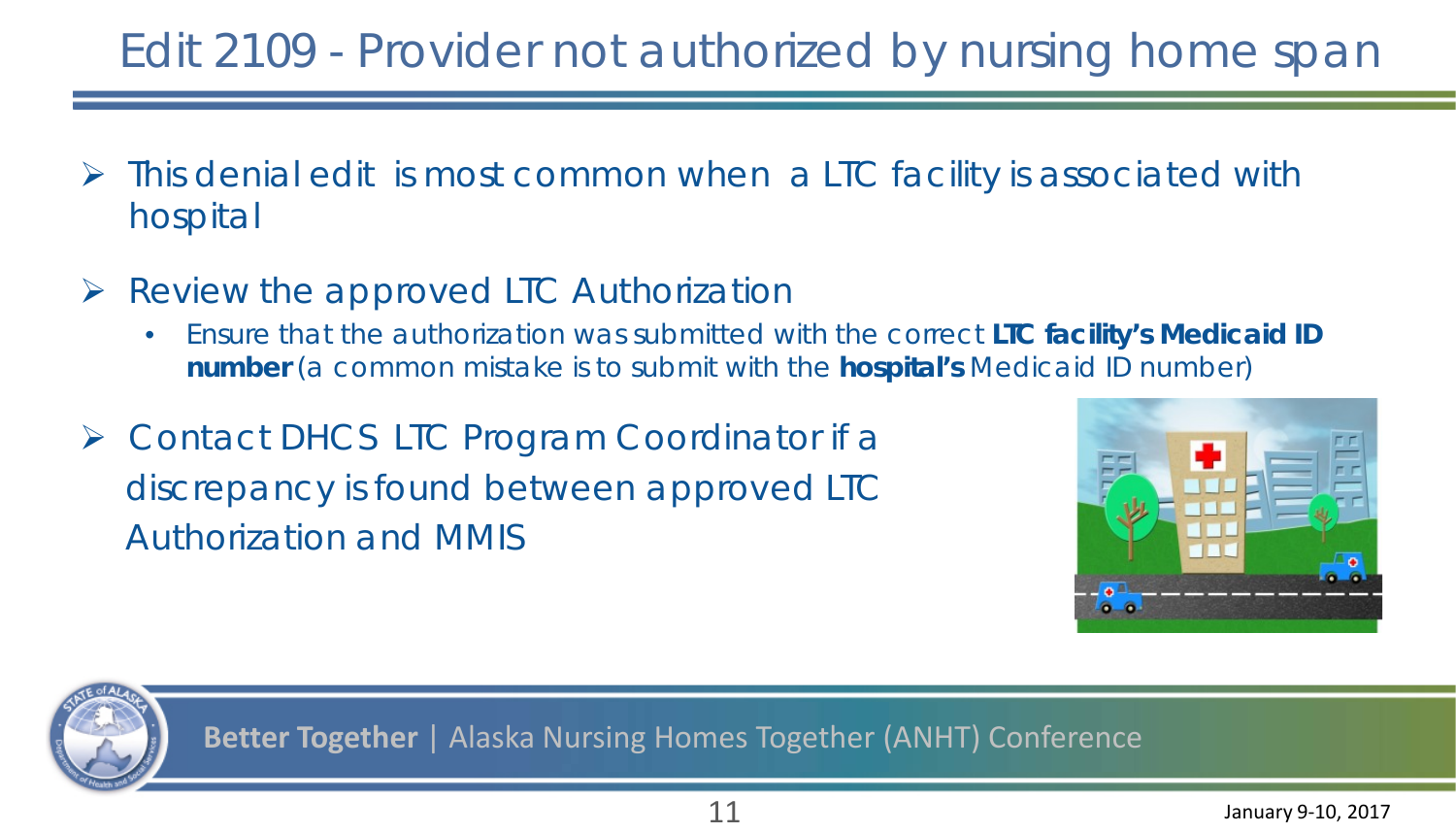#### Edit 6090 - Member's notice of exclusion from Medicare benefits

- Long Term Care facilities are required to provide Medicare beneficiaries and DHCS with notices of non-coverage under the following circumstances:
	- The Medicare beneficiary is admitted into a skilled level of care but does not meet the qualifying hospital stay prior to admission
	- Exhausted the Medicaid LTC benefit period (100 days)
	- SNF LOC was not ordered or certified by physician
	- Daily skilled care is not needed
	- SNF transfer requirement not met
	- Facility/bed not certified by Medicare

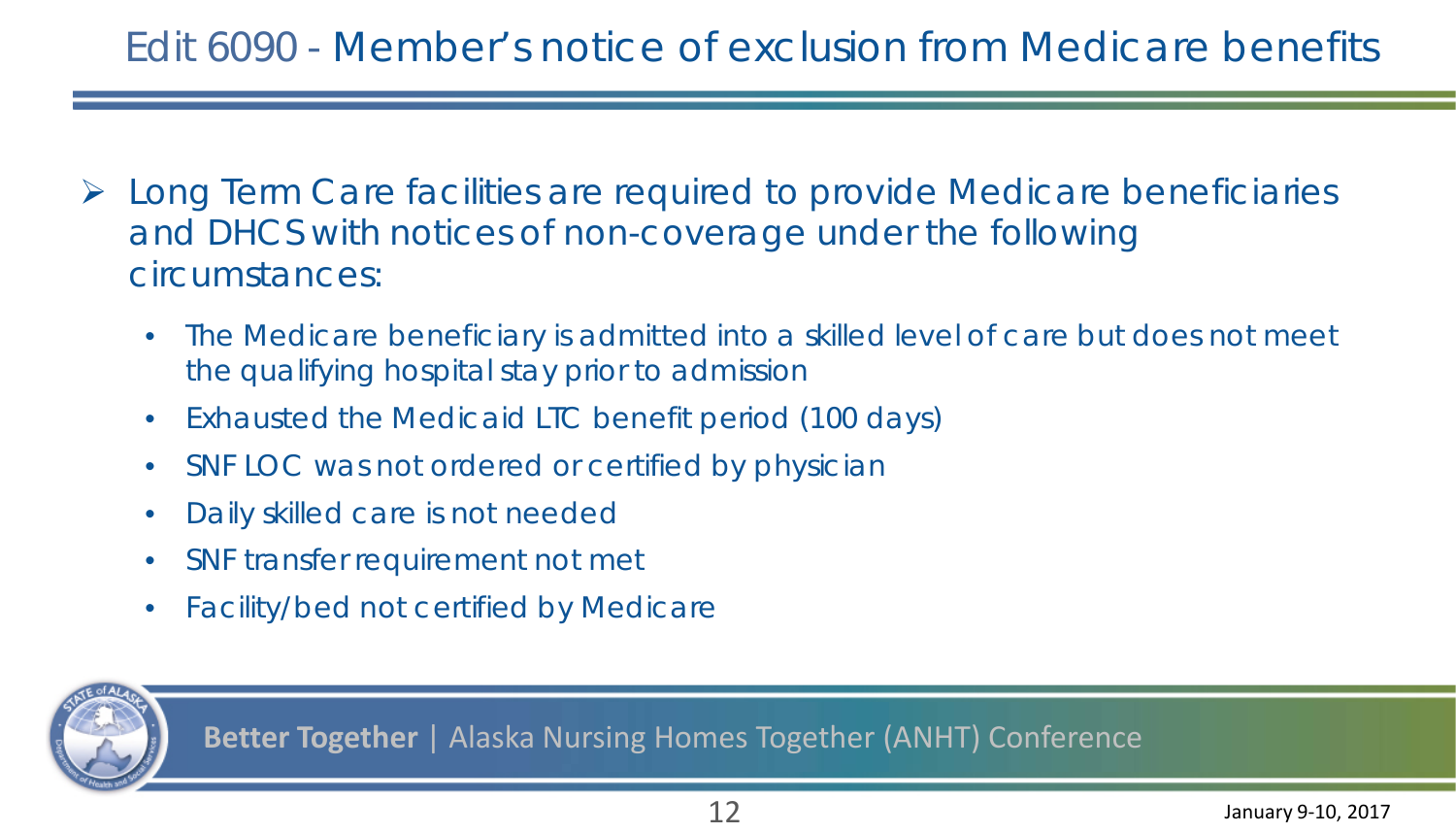### Edit 1520 - Patient status/bill frequency

 **Common billing error:** Verify that fourth digit on bill type is consistent with patient status listed on claim

|                  | GROWING OLD CENTER               |         |                           |                  |    |                                     |      |                                 |                  | $rac{3n}{CN}$<br>2046 |          |                          |               |                |            |        |                                 |                            |      |
|------------------|----------------------------------|---------|---------------------------|------------------|----|-------------------------------------|------|---------------------------------|------------------|-----------------------|----------|--------------------------|---------------|----------------|------------|--------|---------------------------------|----------------------------|------|
|                  |                                  |         |                           |                  |    |                                     |      |                                 |                  |                       |          |                          |               | 2046           |            |        |                                 |                            | )223 |
| <b>ANCHORAGE</b> |                                  |         | AK                        |                  |    |                                     |      |                                 |                  |                       |          |                          |               | 5 FED. TAX NO. |            |        | STATEMENT COVERS PERIOD<br>FROM |                            |      |
|                  |                                  |         |                           |                  |    |                                     |      |                                 |                  |                       |          |                          |               |                |            | 100116 |                                 | 103116                     |      |
|                  | <b>8 PATIENT NAME</b>            |         |                           |                  |    |                                     |      | <b><i>G PATIENT ADDRESS</i></b> |                  |                       |          |                          |               |                |            |        |                                 |                            |      |
|                  | SMITH, GRANNY P.                 |         |                           |                  |    |                                     |      |                                 | <b>ANCHORAGE</b> |                       |          |                          |               |                |            |        | AK                              | $\sigma$ in matrix         |      |
|                  | 10 BIRTHDATE                     | 11 SEX: | 12 DATE                   | <b>ADMISSION</b> |    | 13 HR 34 TYPE 15 SRC 16 DHR 17 STAT |      | $18 - 19$                       |                  | $-20$                 | $-121 -$ | CONDITION CODES<br>$-22$ | $-24$<br>23.5 | 25             | $26 \t 27$ |        | 28                              | 29 ACDT 30<br><b>STATE</b> |      |
|                  | 01/01/0001                       | Е       | 080916                    | 11               | 3  | 4                                   | 30   |                                 |                  |                       |          |                          |               |                |            |        |                                 |                            |      |
| CODE             | <b>OCCURRENCE</b><br><b>DATE</b> |         | <b>OCCURRENCE</b><br>DATE |                  |    | OCCURRENCE<br>DATE                  | CODE |                                 | <b>DATE</b>      | 35<br>CODE            |          | OCCURRENCE SPAN<br>FROM  |               | <b>THROUGH</b> | CODE       |        | <b>OCCURRENCE SPAN</b><br>FROM  | THROUGH                    | 37   |
| 11               | 083116                           | 29      | 083116                    |                  | 35 | 083116                              |      |                                 |                  |                       |          |                          |               |                |            |        |                                 |                            |      |
|                  |                                  |         |                           |                  |    |                                     |      |                                 |                  |                       |          |                          |               |                |            |        |                                 |                            |      |

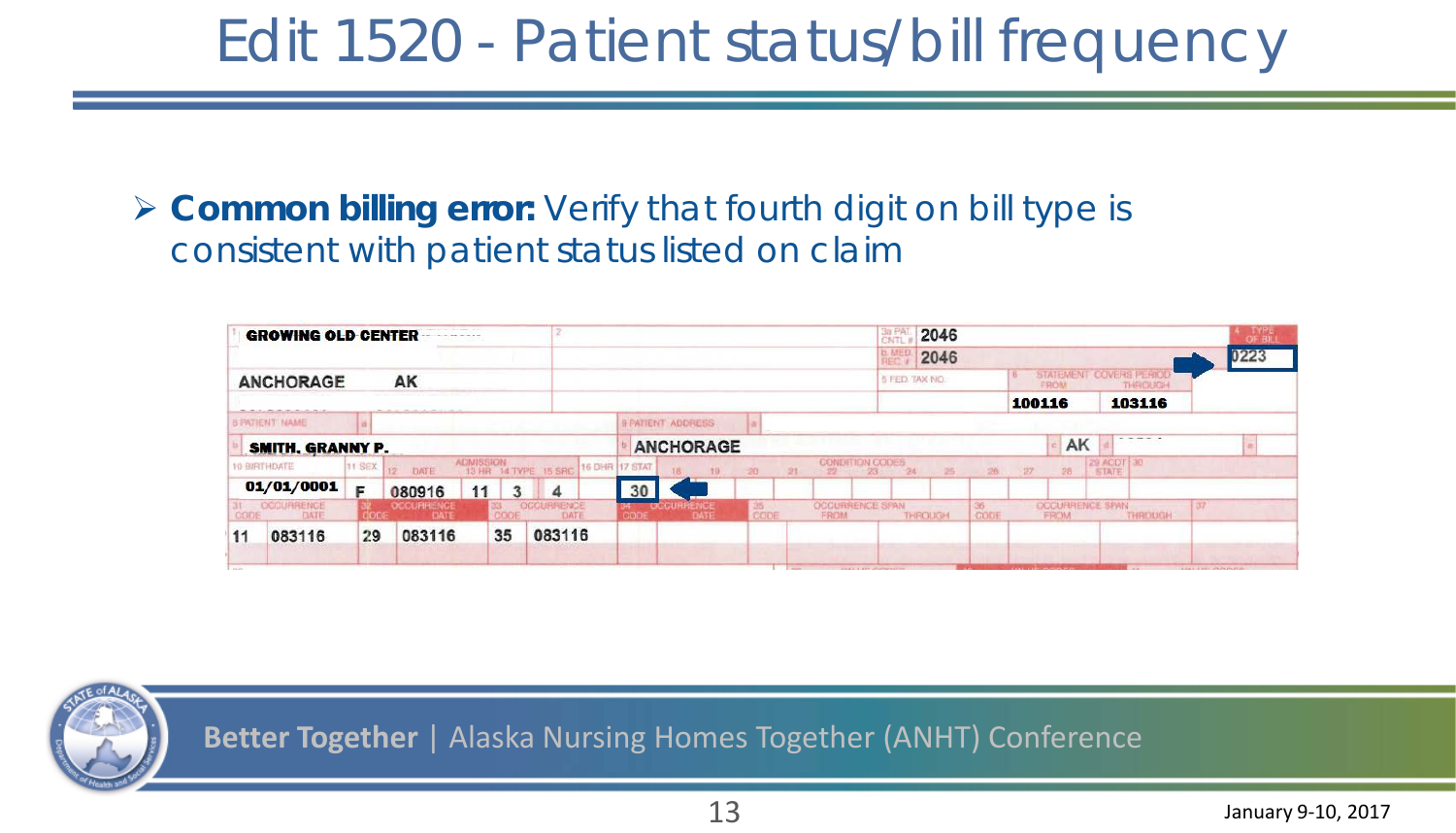### Edit 1510 – Missing/Invalid covered or non-covered days

 **Common billing error:** Verify dates-of-service spans, value codes and service units all reflect the same total number of days



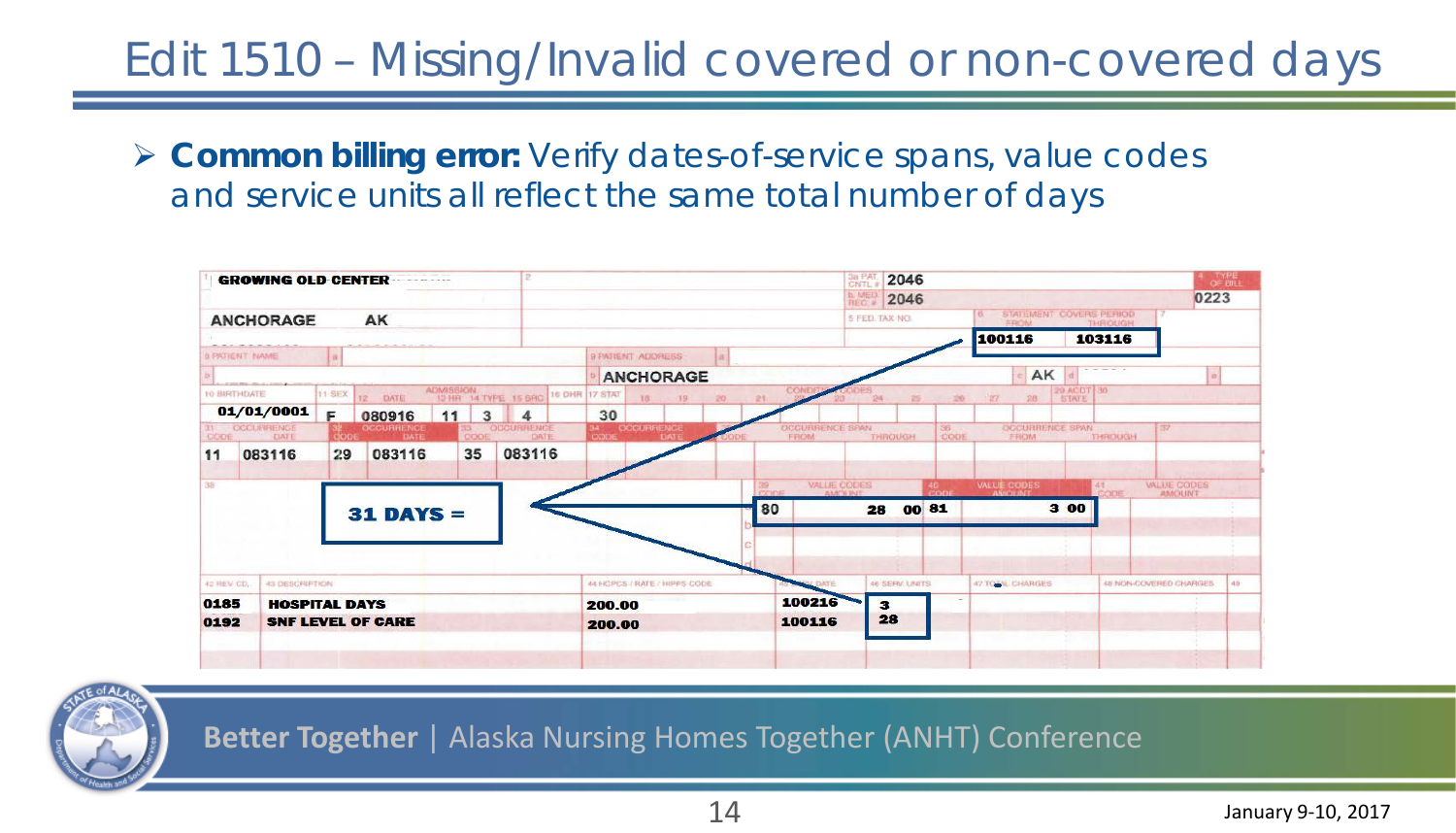### Edit 6600 series - Duplicate Claim

**≻ Check to see if a previous claim was paid in MMIS** 

 $\triangleright$  If a claim is paid but reimbursed at \$0.00

- Complete void request of original TCN and attach corrected UB-04
- Mail to DHCS for processing



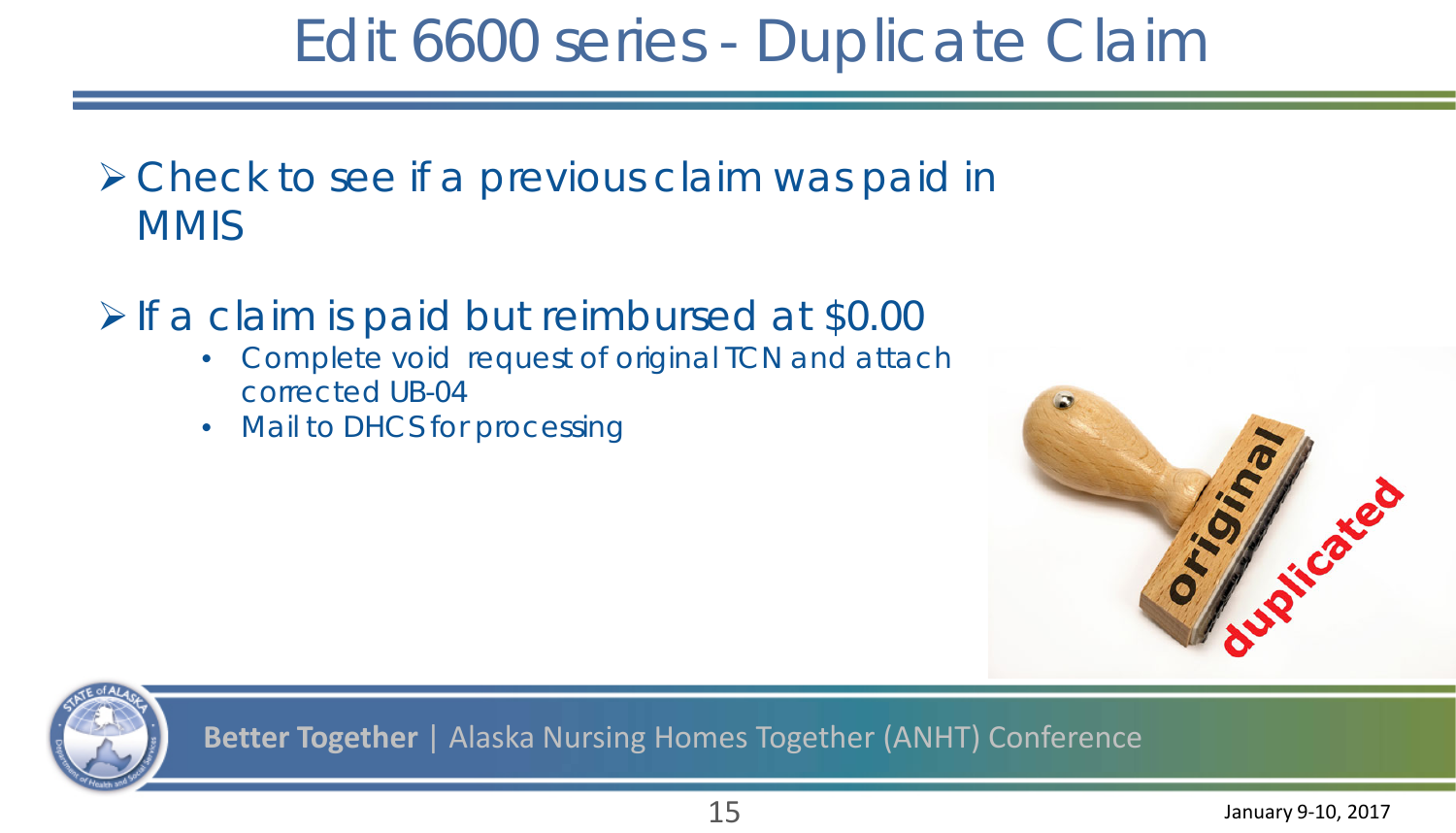## Edit1882 - Timely filing limit exceeded

- LTC facilities are encouraged to implement processes to review Remittance Advices to determine why claim was denied
	- Usually only the LTC facility can correct and resubmit the claim
- $\triangleright$  Denied claims must be corrected and resubmitted timely by the LTC facility
	- Untimely resubmissions will be denied for timely filing